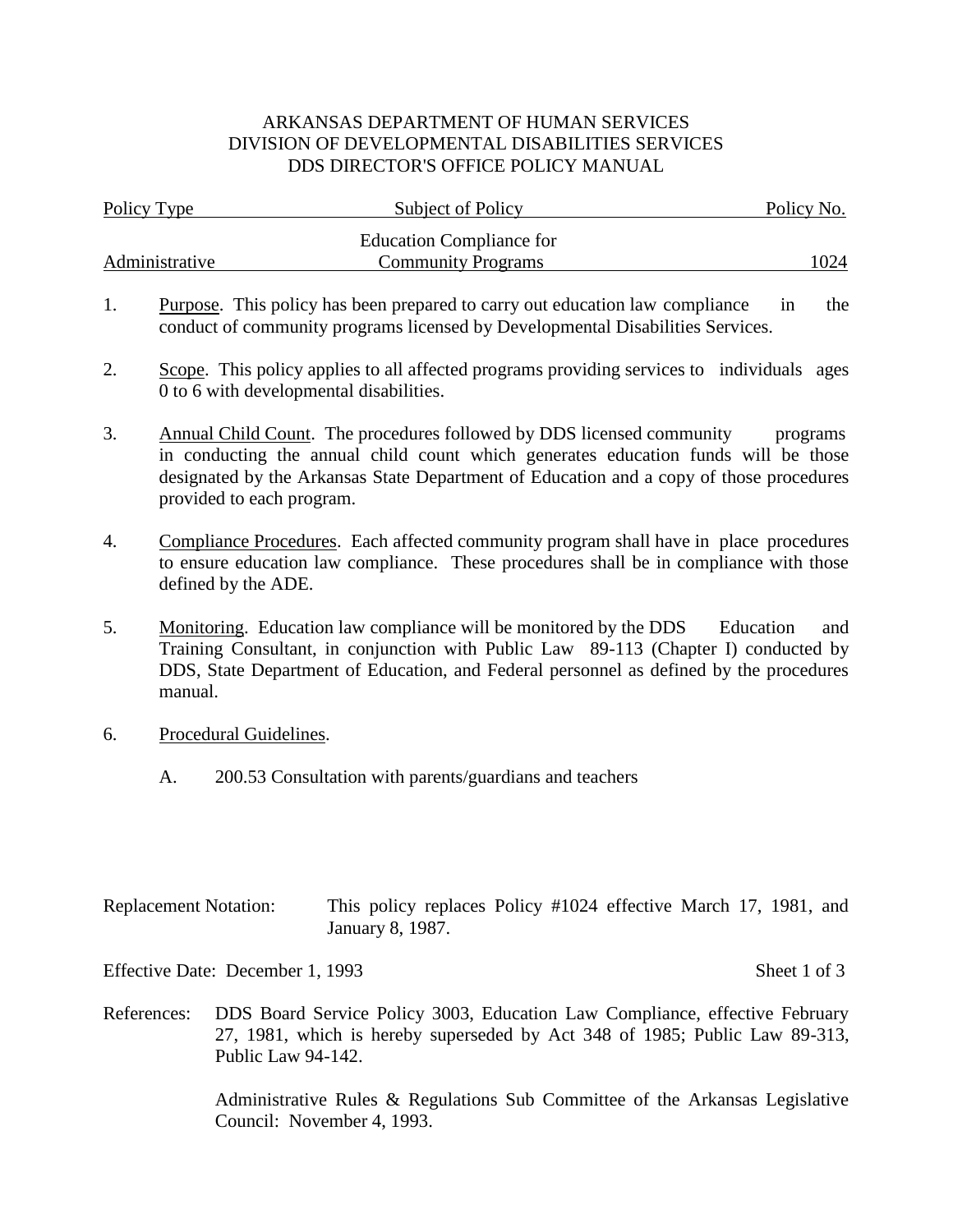## ARKANSAS DEPARTMENT OF HUMAN SERVICES DIVISION OF DEVELOPMENTAL DISABILITIES SERVICES DDS DIRECTOR'S OFFICE POLICY MANUAL

| Policy Type    |     | Subject of Policy                                                                                                                                                                                                                              | Policy No. |
|----------------|-----|------------------------------------------------------------------------------------------------------------------------------------------------------------------------------------------------------------------------------------------------|------------|
| Administrative |     | <b>Education Compliance for</b><br><b>Community Programs</b>                                                                                                                                                                                   | 1024       |
|                |     | The parents/guardians of individuals receiving services shall have adequate<br>opportunity to participate in the design and implementation of the Center's Chapter I<br>projects. Activities may include but are not limited to the following: |            |
|                | 1.  | Notifying each individual's parents/guardians in a timely manner that their<br>child has been selected to participate in Chapter I and why the selection was<br>made.                                                                          |            |
|                | 2.  | Assuring each parent/guardian of the specific instructional objectives for<br>their child.                                                                                                                                                     |            |
|                | 3.  | Reporting to each parent/guardian the child's progress.                                                                                                                                                                                        |            |
|                | 4.  | Establishing conferences between parents/guardians and teachers.                                                                                                                                                                               |            |
|                | 5.  | Providing upon request, materials and suggestions to help parents/guardians<br>which promote the education of their child.                                                                                                                     |            |
|                | 6.  | Training parents/guardians upon request, to promote the education of their<br>child at home.                                                                                                                                                   |            |
|                | 7.  | Providing timely information concerning the Chapter I program including,<br>for example, program plans and evaluations.                                                                                                                        |            |
|                | 8.  | Soliciting parents/guardians' suggestions in the planning, development, and<br>operation of the program.                                                                                                                                       |            |
|                | 9.  | Consulting with parents/guardians about how the center can work with<br>parents to achieve the program's objectives.                                                                                                                           |            |
|                | 10. | Providing timely responses to parents/guardians recommendations.                                                                                                                                                                               |            |
|                | 11. | Facilitating volunteer or paid participation by parents/guardians in center<br>activities.                                                                                                                                                     |            |
| <b>B.</b>      |     | 204-21 Annual meetings of parents/guardians                                                                                                                                                                                                    |            |